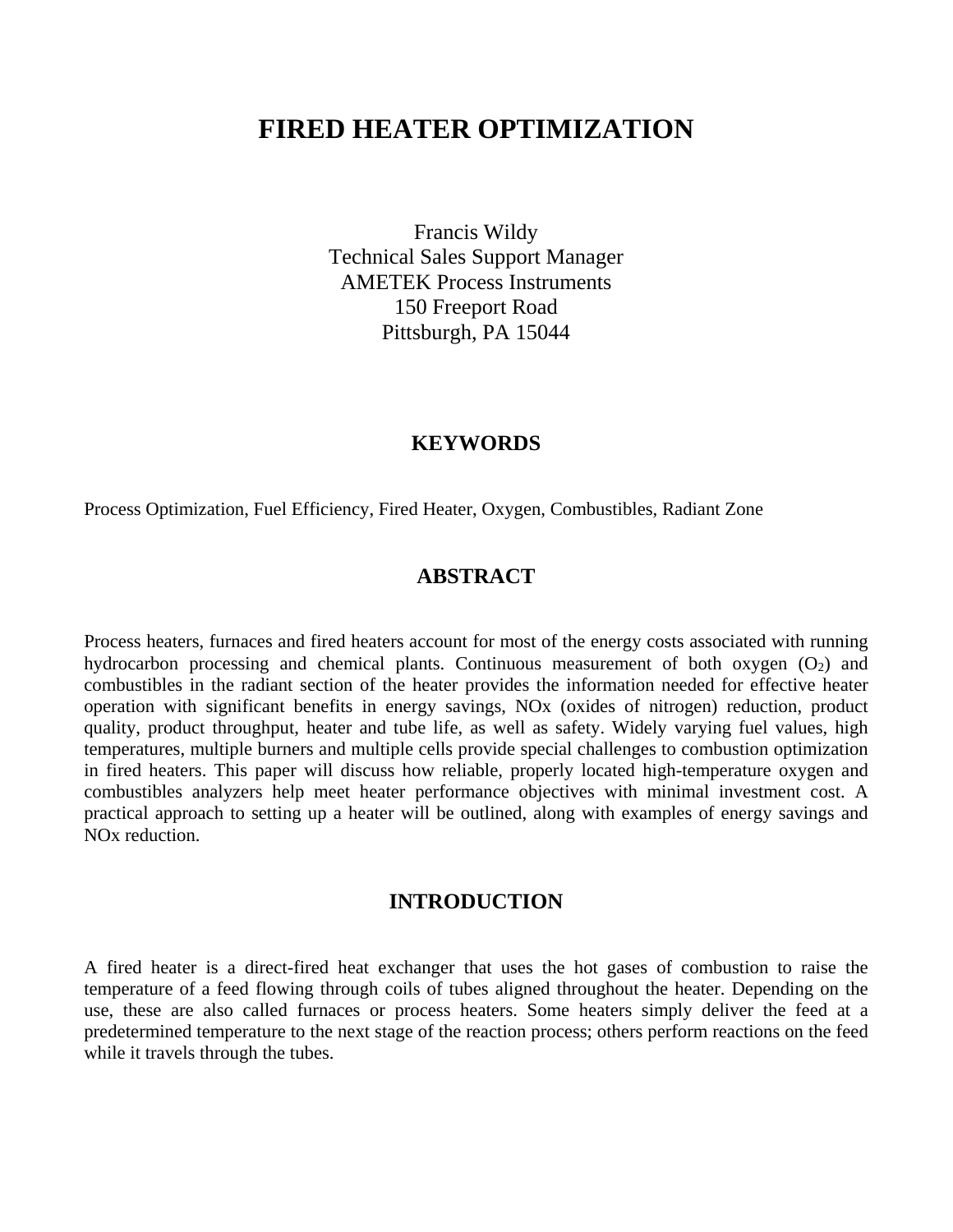Fired heaters are used throughout hydrocarbon and chemical processing industries such as refineries, gas plants, petrochemicals, chemicals and synthetics, olefins, ammonia and fertilizer plants. Most of the unit operations require one or more fired heaters as start-up heater, fired reboiler, cracking furnace, process heater, process heater vaporizer, crude oil heater or reformer furnace.

Heater fuels include light ends (e.g. refinery gas) from the crude units and reformers as well as waste gases blended with natural gas. Residual fuels such as tar, pitch, and Bunker C (heavy oil) are also used. Figure 1 shows a natural draft process heater with inspiration type burners. Combustion air flow is regulated by positioning the stack damper. Fuel to the burners is regulated from exit feed temperature and firing rate is determined by the level of production desired.



## **FIGURE 1 – ILLUSTRATION OF FIRED HEATER WITH SIDE VIEW OF TOP SECTION**

**Radiant Section:** The radiant tubes, either horizontal or vertical, are located along the walls in the radiant section of the heater and receive radiant heat directly from the burners or target wall. The radiant zone with its refractory lining is the costliest part of the heater and most of the heat is gained there<sup>1</sup>. This is also called the firebox.

**Convection Section:** The feed charge enters the coil inlet in the convection section where it is preheated before transferring to the radiant tubes. The convection section removes heat from the flue gas to preheat the contents of the tubes and significantly reduces the temperature of the flue gas exiting the stack. Too much heat picked up in the convection section is a sign of too much draft. Tube temperature is taken in both convection and radiant sections.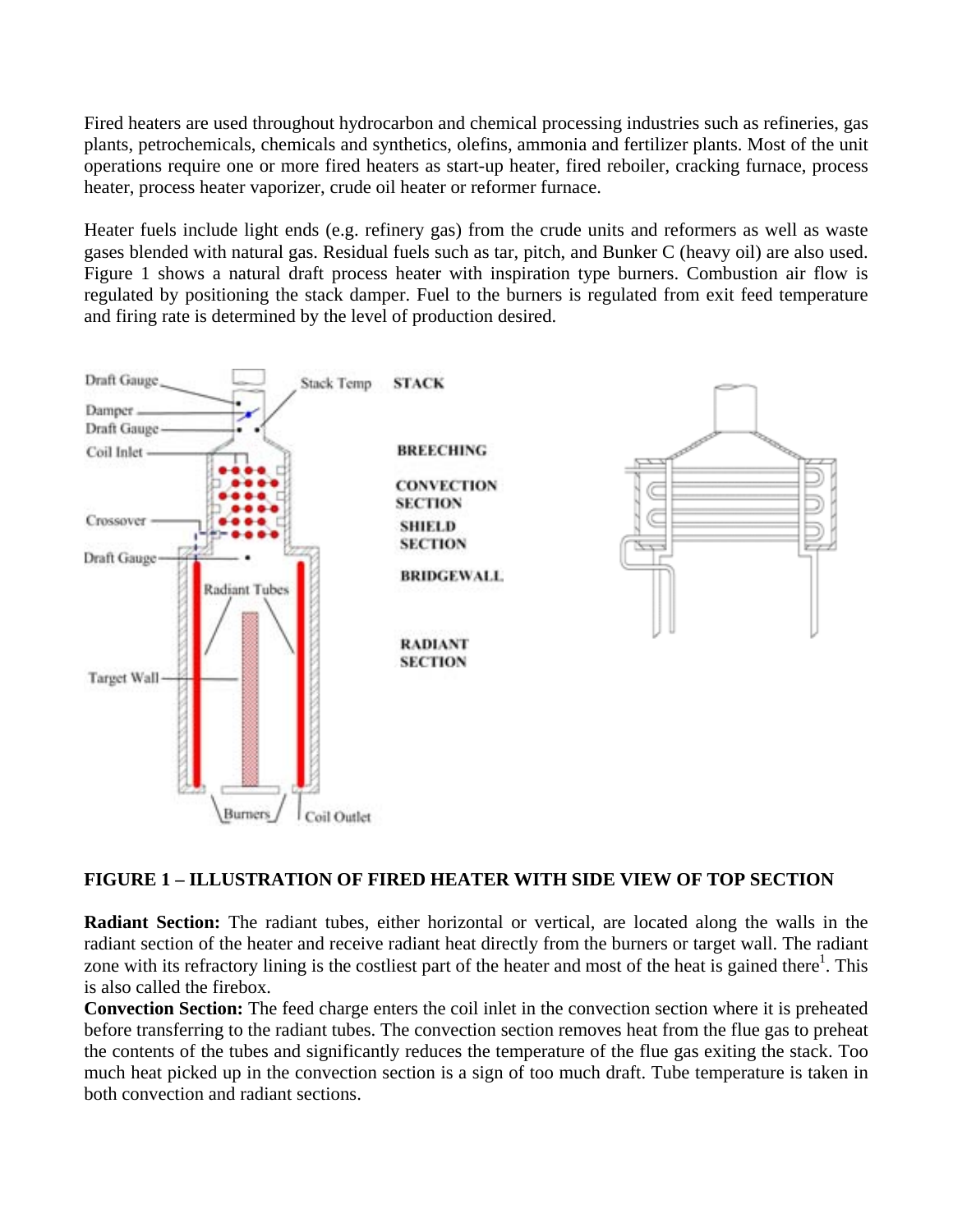**Shield Section:** Just below the convection section is the shield (or shocktube) section, containing rows of tubing which shield the convection tubes from the direct radiant heat. Several important measurements are normally made just below the shield section. The bridgewall or breakwall temperature is the temperature of the flue gas after the radiant heat is removed by the radiant tubes and before it hits the convection section. Measurement of the draft at this point is also very important since this determines how well the heater is set up. This is also the ideal place for flue gas oxygen and ppm (parts per million) combustibles measurement.

**Stack and Breeching:** The transition from the convection section to the stack is called the breeching. By the time the flue gas exits the stack, most of the heat should be recovered and the temperature is much less. From a measurement point of view, this location places fewer demands on the analyzer but is much less desirable for the ability to control the process. Measurement of stack emissions for compliance purposes is normally made here.

## **MEETING PERFORMANCE OBJECTIVES**

The performance objectives of process heaters are to maximize heat delivery of the process-side feed while minimizing fuel consumption, maximize heat delivery with varying fuel quality, minimize heater structural wear, minimize stack emissions and maximize safety integrity levels. Proper monitoring and control brings benefits and avoids problems in the following areas of heater operation:

## **ENERGY SAVINGS**

Energy costs represent up to 65% of the cost of running a chemical/petrochemical/refining complex<sup>2</sup>. Furnace and heater fuel is the largest component of this cost. Correct use and placement of gas analyzers can conserve the amount of fuel used and maximize heater efficiency. When waste fuel was cheap, the excess was often flared with little reason to seek efficiency improvements. Today many refinery processes require hydrogen  $(H_2)$ , and a lot of the hydrogen-rich off-gases, which were previously used as heater fuel, are needed to meet this demand. Natural gas, which is now very expensive, is used to make up shortfalls. The more energy that can be squeezed from existing plant fuels, the less supplementary natural gas is required.

## **NOx REDUCTION**

Stringent emission limits require greater control of NOx and other stack components. Operating the heater at optimum efficiency, with low excess air firing is the simplest and least expensive way to reduce NO<sub>x</sub> emissions<sup>3</sup>.

## **PRODUCT QUALITY AND THROUGHPUT**

Gases with widely varying calorific content are now widely used as fuel for heaters. This can produce large variations in heat delivered in the radiant section, and therefore, to greater demands on control of combustion to maintain the product or feed temperature. Localized heating can lead to coking and a drop in capacity. Temperature control of the process tubes and reactions is critical in reforming and cracking operations.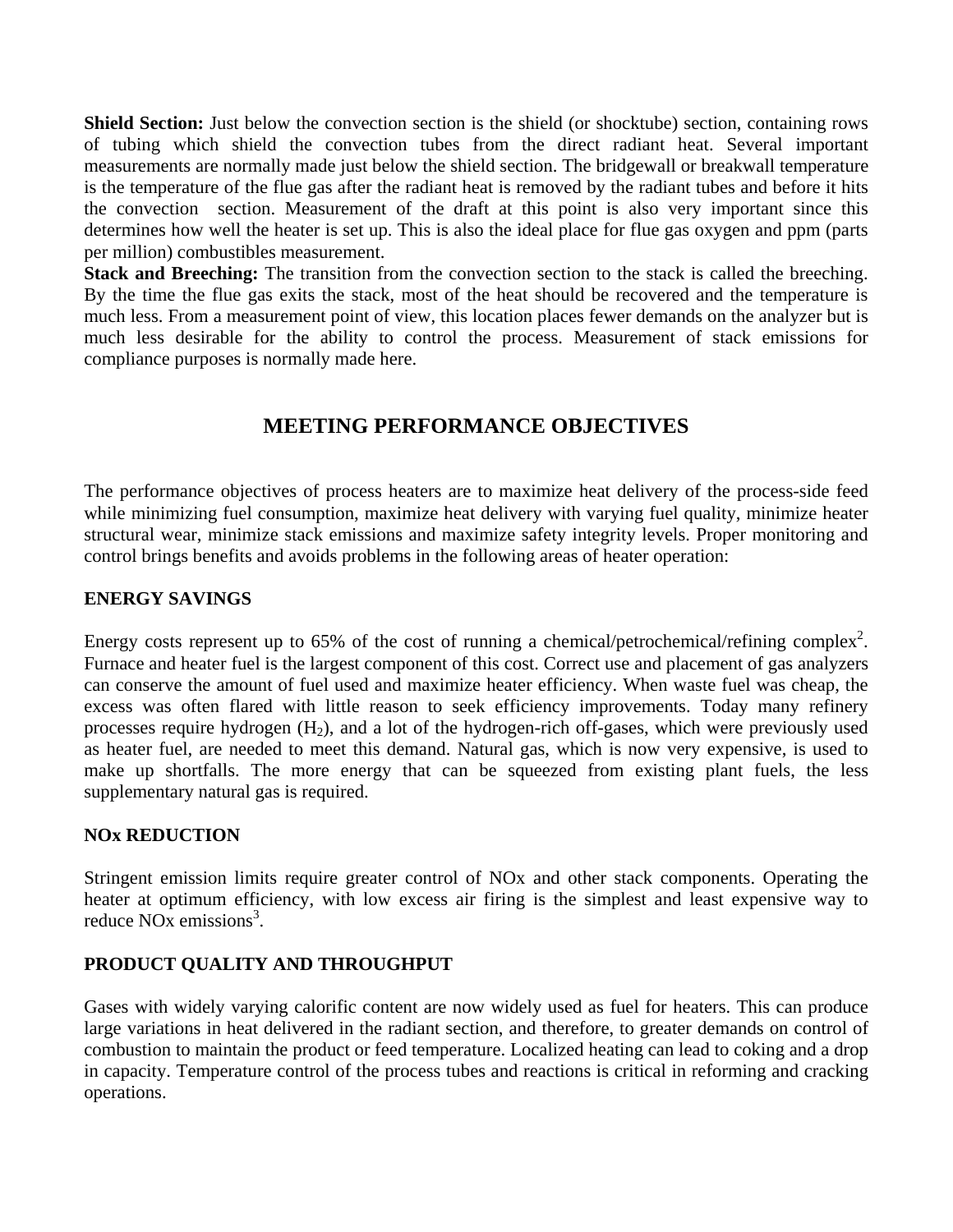### **SAFETY**

No information or incorrect information from a poorly placed analyzer can lead to unsafe operation of heaters from air leaks, tube leaks, and fuel or burner problems. Most furnace incidents occur during startup<sup>4</sup>. Purgedown and lightoff cycles require special care and warrant consideration of methane monitoring in addition to oxygen and ppm combustibles.

### **HEATER AND TUBE LIFE**

Incorrect operation leads to premature failure, structural damage or tube leaks due to flame impingement, secondary combustion and flue gas leaks<sup>5</sup>.

## **FACTORS AFFECTING PROCESS HEATER OPERATION**

Process heaters offer particular challenges for measurement and control due to high temperature in the radiant zone, multiple burners, multiple cells, widely varying fuel calorific value, low investment in heater optimization and the difficulties associated with low NOx burner operation. Factors affecting safe and efficient process heater performance include draft, burner operation, and NOx production.

### **DRAFT**

Optimum operation requires that excess air in the flue gas entering the convection section be minimized and there should be a very small negative pressure at the convection section inlet.



#### **FIGURE 2 – ILLUSTRATION OF CORRECT AND INCORRECT DRAFT**

Excessive draft, either positive pressure or negative pressure, can lead to severe problems.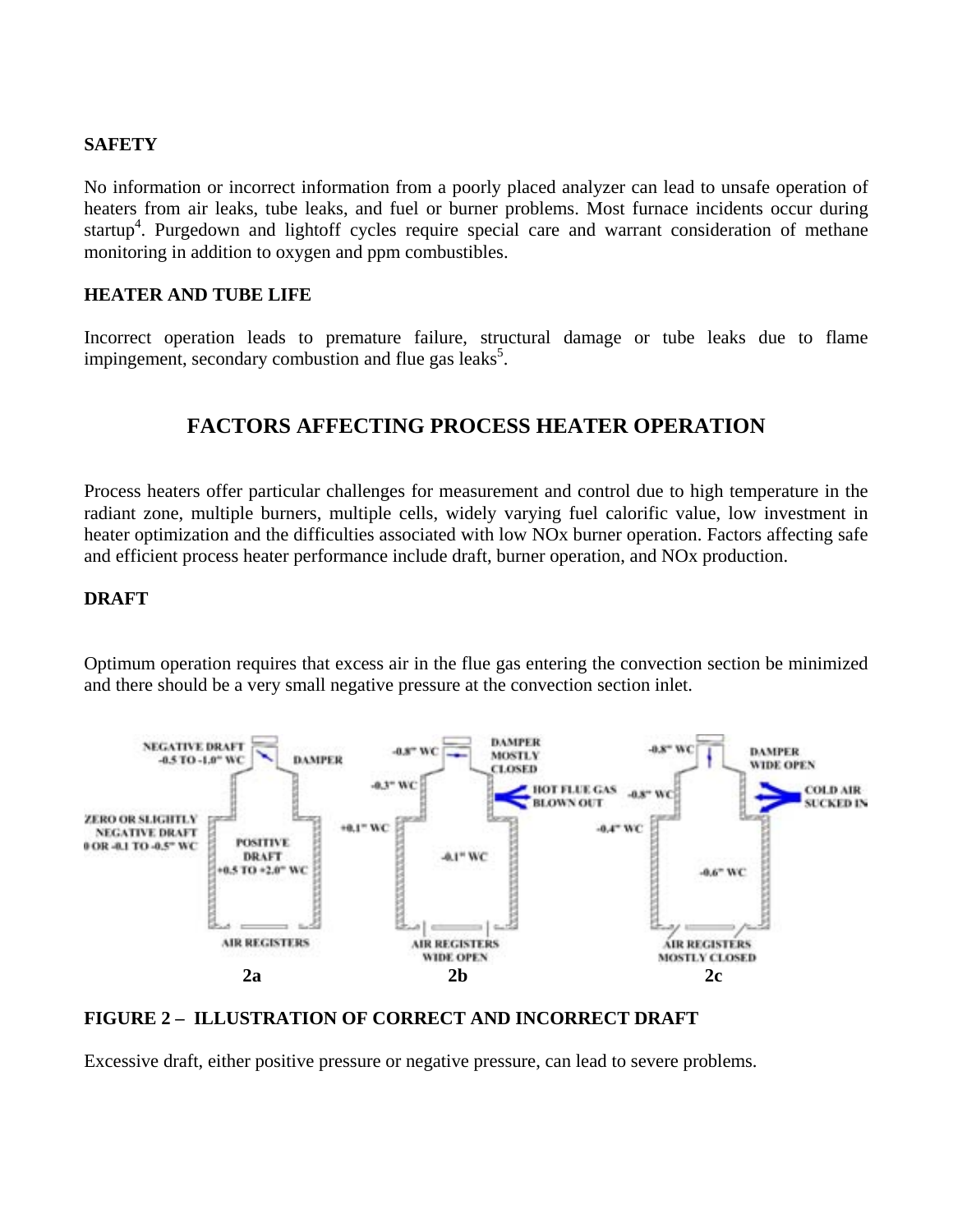#### **CORRECT DRAFT**

Figure 2a shows a process heater operating with correct draft. Stack dampers and secondary air registers affect the draft and both adjustments are related. The hot gas pushes so that the pressure is always greatest at the firewall. The stack draft pulls and when correctly balanced the pressure at the bridgewall should be close to zero or very slightly negative. A process heater operating properly will have a zero, or slightly negative draft, at the shield section of zero to -0.5" wc (water column). The firebox will be slightly positive  $(+0.5 \text{ to } +2.0 \text{ }^{\circ}\text{ w})$  and the stack will have a range of  $-0.5 \text{ to } -1.0 \text{ }^{\circ}\text{ w}$ .

#### **EXCESSIVE DRAFT - POSITIVE PRESSURE CREATED**

The pressure is always greatest at the firewall. In Figure 2b, the air registers are wide open and the damper mostly closed. This generates a positive pressure which forces flue gases outward through leaks in the convection section leading to serious structure damage, as well as heat loss.

#### **EXCESSIVE DRAFT - NEGATIVE PRESSURE CREATED**

The air registers are mostly closed and the stack damper is wide open (Figure 2c) leading to a high negative pressure in the convection section. Cold ambient air is sucked in through leaks in the convection section leading to erroneous oxygen readings, as well as heat loss; excessive draft causes tall flames that can reach the tubes resulting in serious damage.

#### **BURNER OPERATION**

Traditional premix burners on a process heater premix the fuel with the primary air which is inspired to the burner by the fuel gas flow The pressure of the fuel gas supply is important since low gas pressure degrades performance. The primary air flow should be maximized without lifting the flame off the burner. Most of the air (as primary air) is delivered to the burner along with the fuel. Secondary air is introduced and adjusted with the registers.



**FIGURE 3 – PREMIX BURNER WITH PRODUCTS OF COMBUSTION**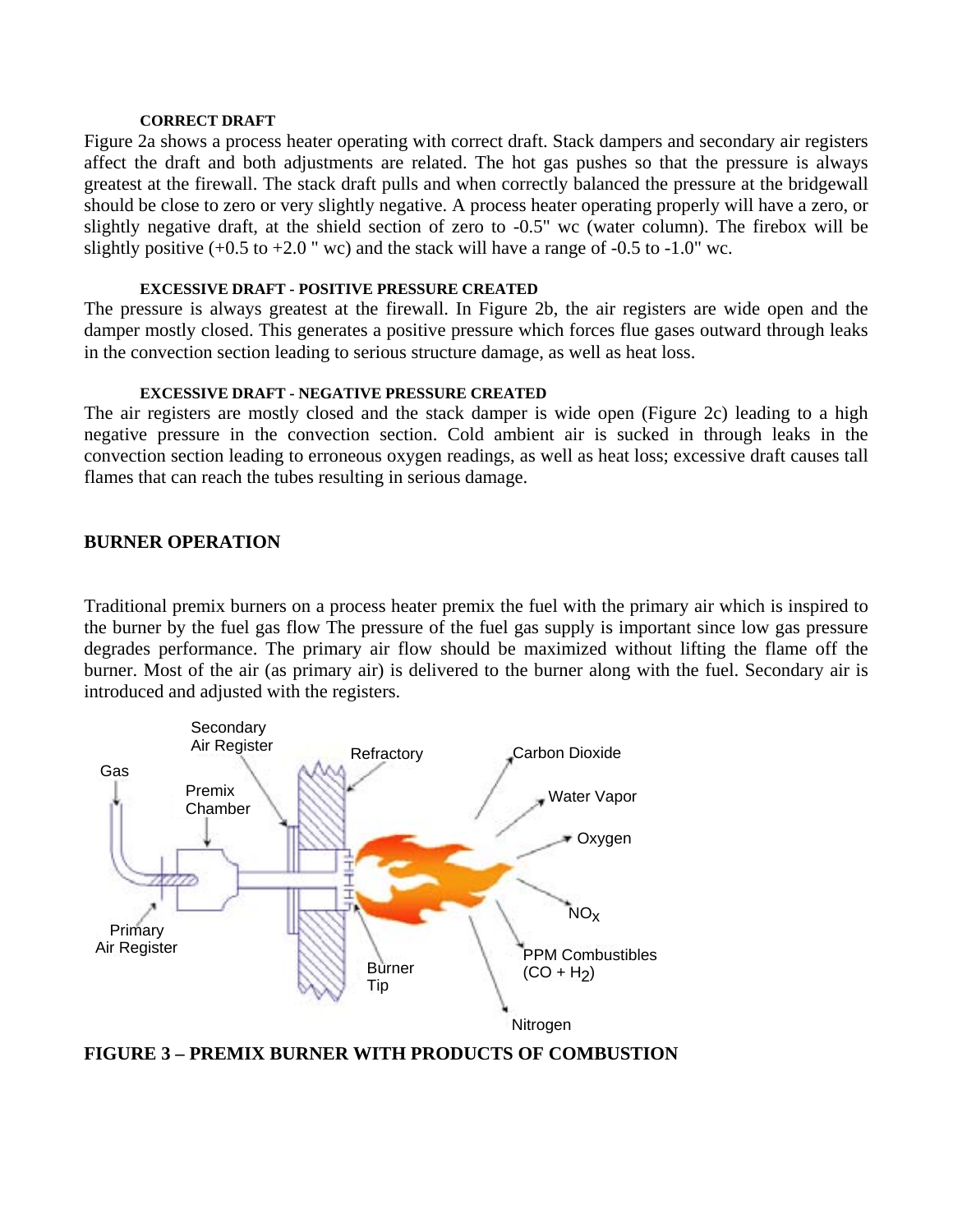Normally, six to ten thermocouples report the temperature stratification across the radiant section and this temperature profile of the radiant zone is used to determine the burner air/fuel ratio and to balance multiple burners. A visual on the flame is used to adjust the flame color and flame height based on the fuel pressure. The temperature pattern generated at the bridgewall will determine how to adjust the burners. Once the flame is set correctly, the damper is adjusted for the correct draft and the secondary air supply is adjusted to give the desired  $O_2$  setpoint. A correctly set burner, with good air-fuel mixing, produces the maximum flame temperature in a compact conical flame (see Figure 3). The flue gas contains a minimum of oxygen together with levels of combustibles (CO and  $H_2$ ) in the 100 to 200 ppm range and a minimum of NOx. Equation 1 shows the combustion of methane  $(CH_4)$  with 20% excess air.

 $CH_4 + 2.4O_2 + 3.73N_2 = CO_2 + 2H_2O + 0.4 O_2 + 3.73N_2 + ppm CO + ppm H_2 + ppm NOx$  Equation 1

Too much or too little secondary air gives poor combustion. A minimum excess air level is required for complete combustion but too much excess air reduces flame temperature and drops efficiency.

Incomplete combustion results when not enough excess air is supplied to burn all the fuel completely. The large amount of CO and  $H_2$  formed as a result of the incomplete combustion makes the burner extremely inefficient and is potentially dangerous. This reduces the flame temperature and might encourage the operator to increase fuel flow thus making matters worse. The condition may not be noticed because leakage in the convection section can hide insufficient air getting to the burner. Completion of combustion in the convection section results in heater damage.

#### **NO<sub>X</sub> PRODUCTION**

The high temperature in the flame and radiant section, together with combustion turbulence at the burners, causes reaction of oxygen with nitrogen forming NO (nitric oxide) and  $NO<sub>2</sub>$  (nitrogen dioxide). Low excess air firing (LEA) is the simplest way to reduce NOx formation and improve efficiency. The more excess air, the more oxygen is available to produce NOx. Low NOx burners stage the combustion reducing the available oxygen, temperature or residence time to limit the formation of NOx.

## WHAT IS THE CORRECT O<sub>2</sub> SETPOINT?

Reducing excess air to the minimum safe level is the most important step in reducing energy consumption, but there is no single  $O_2$  level that is right for all heaters. The optimum flue gas oxygen concentration depends on the load (duty), burner design, type of fuel and burner performance. Reducing oxygen while measuring ppm combustibles allows the correct operating point to be determined (see Figure 4). The combustibles detector allows the oxygen level to be reduced safely until the combustibles starts to increase. This is the correct value for that heater. The term "combustibles" here refers to the products of incomplete combustion in the flue gas, primarily carbon monoxide, hydrogen, and trace hydrocarbons, not to the raw fuel. Percent level combustibles measurements can be used to detect serious process upsets or for precipitator protection but play no part in combustion optimization. A ppm combustibles measurement should be taken from the same location as the oxygen.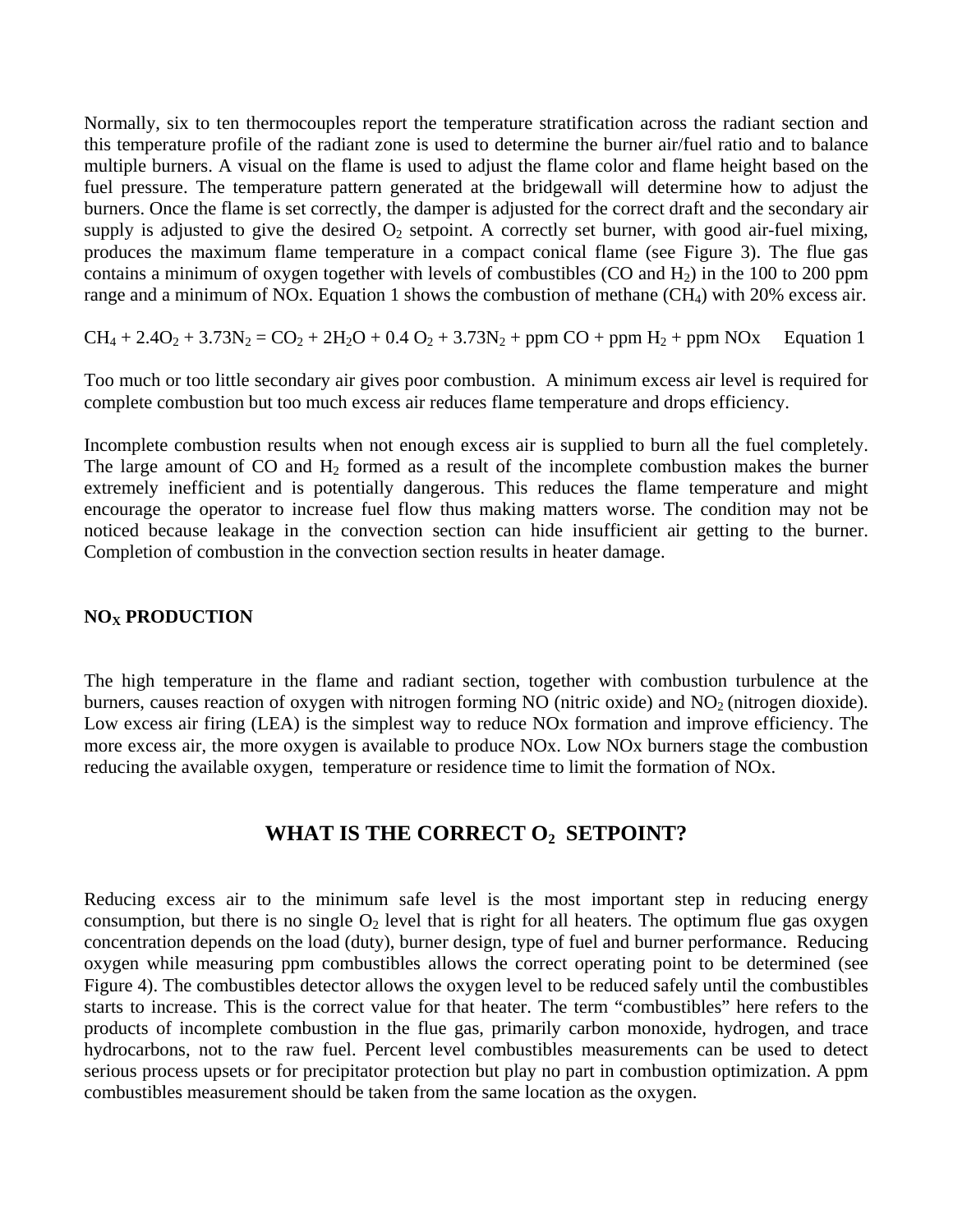It was difficult in the past to obtain a reliable ppm combustibles measurement. Today's ppm catalytic 'hot wire" combustibles detectors offer reliable measurement even on difficult fuels.



#### **FIGURE 4 – DETERMINATION OF OPTIMUM OXYGEN VALUE**

Low NOx burners provide special challenges. The flame parameters which are favorable to reducing  $NO<sub>X</sub>$  tend to enhance CO production. Combustion volume increases significantly leaving less space for the complete oxidation of CO and other combustibles and hence the levels of combustibles can be higher than on traditional burners for the same excess air level. The complex flame patterns of low NOx burners add a degree of sensitivity to changing combustion parameters. This has caused a shift to the right in the oxygen versus combustibles curve and to some unusual oxygen and combustibles combinations. Newer low NOx burner designs aim to reduce the overall size of the flame to maintain the combustion volume. It is a lot riskier to reduce the excess air without the added information provided by combustibles measurement.

## **ANALYZER CONSIDERATIONS**

### **LOCATION**

A process heater is a complex combustion device with many variables to take into consideration. Control of the temperature of the feed or reactants inside the tubes relies greatly on precise control of the combustion process. Many heaters, reformers, and furnaces have multiple burners with two, three or more radiant sections (or cells). Proper control of the heater requires knowledge of the oxygen and combustibles levels of the flue gas as well as draft and temperature data. However, location of the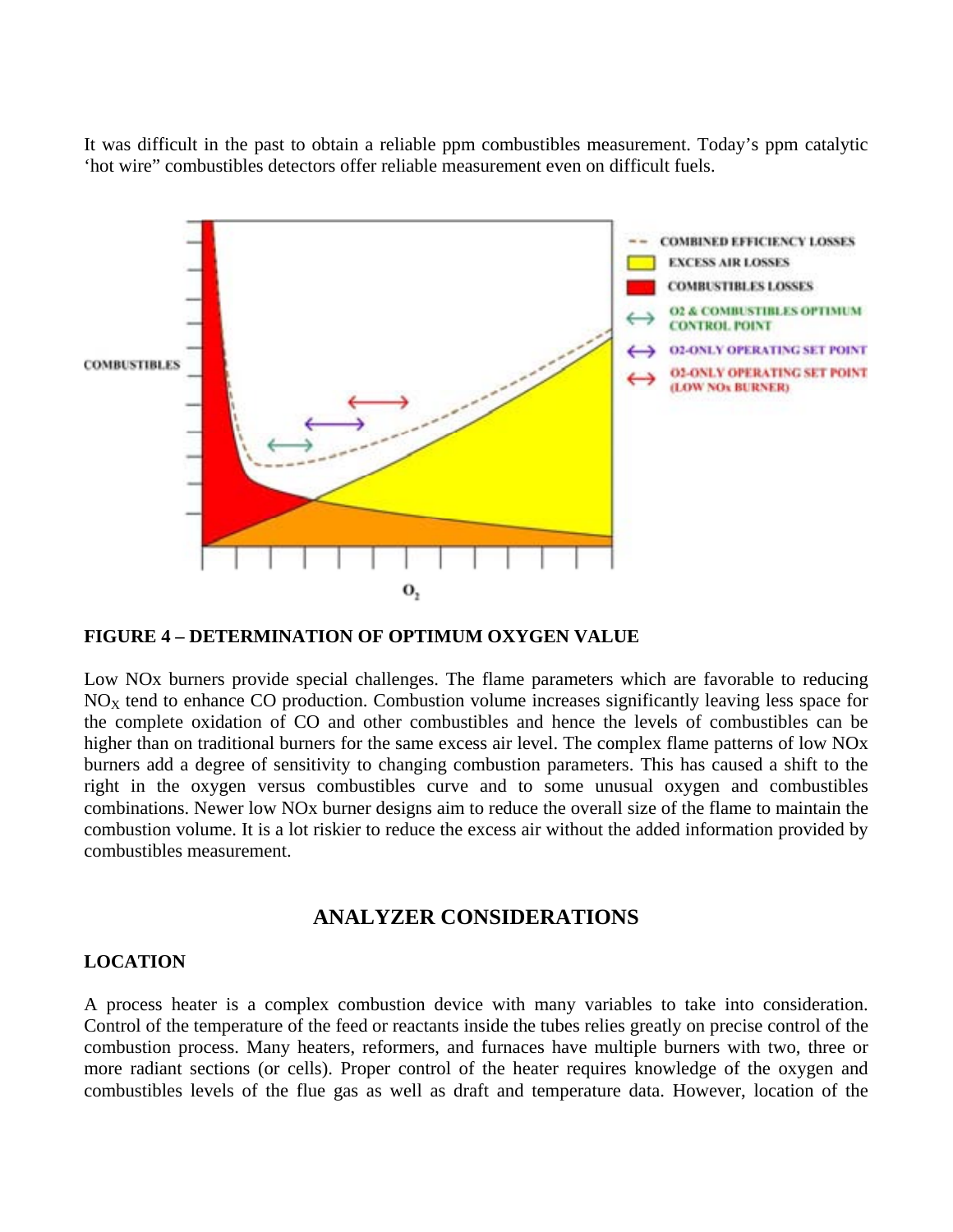oxygen analyzer greatly affects the validity of the measurement for control. Figure 5 shows a cabin furnace with three separate radiant zones, but many configurations of fired heater exist.



## **FIGURE 5 – PLACEMENT OF ANALYZERS**

Analyzers are often placed in the convection section due to favorable temperatures and easier access. Ideally oxygen and combustibles should be measured directly in the firebox for the following reasons:

1. Air leakage in the convection section will give erroneous oxygen readings and can mask problems in the burner zone.

2. Combustibles in the flue gas will continue to burn on the hot tubes of the convective section and will not show the correct values at this location.

3. An oxygen measurement taken from the convection section cannot be related to what is happening in the burner zones. It is quite common for one or more burners to be operating with high combustibles levels. One sure sign of insufficient combustion air is that increasing fuel gas flow results in a decrease of process side temperature.

4. Measurement of oxygen alone in the firebox cannot indicate burner or process problems. It is often thought that the oxygen measurement from a zirconia probe will also indicate when there is insufficient excess air. This is because any combustibles present will burn on the cell and reduce the displayed oxygen accordingly. Although correct in principle, the drop in oxygen becomes significant only when a major upset occurs. A 2000 ppm (0.2%) level of combustibles (CO or  $H_2$ ) in the flue gas will reduce the O2 value by only 0.1%. A decrease in oxygen from 3.0 to 2.9% will not be treated by an operator as an indication of burner problems, but a reading of 2000 ppm on the combustibles detector would certainly be noticed and acted upon.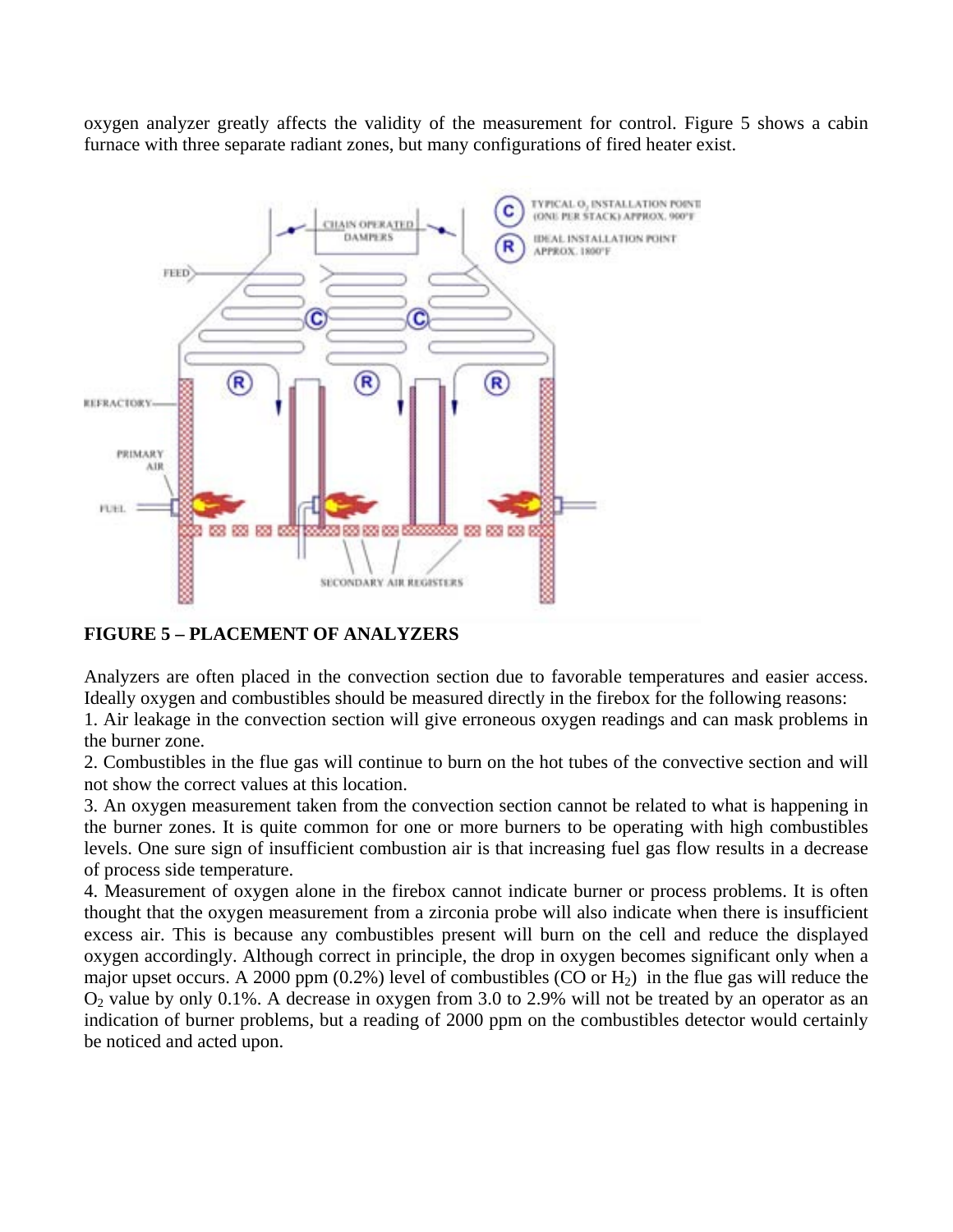#### **RESPONSE TIME**

The response time of an analyzer is measured, not by the time it takes to react to calibration gas, but rather by its reaction to a process step change. Calibration gas is forced into the analyzer under pressure and reaches the measuring cell very quickly so that all analyzers appear to be fast during calibration. The time it takes for the flue gas to get to the cell depends upon the design of the system. "Process response" not response to calibration gas is the important factor. The close-coupled extractive style analyzer mounts directly to the process flange and is heated to maintain all sample wetted components above the acid dew point. An air-operated aspirator draws a sample into the analyzer and returns it to the process. A portion of this sample rises into the convection loop past the combustibles and oxygen cells and then back to process. This design (see Figure 6) gives a true fast response to a process step change and is suitable for process temperatures up to 3000ºF (1649ºC).



**FIGURE 6 – CLOSE-COUPLED EXTRACTIVE FIGURE 7 – O2, COMB. and METHANE** 

The broad definition of the term "insitu" refers to an analyzer directly mounted to the process flange, rather than a remote location with sample conditioning system. "Insitu" can also refer to the distinction of whether the zirconia cell is located inside or outside of the flue gas duct. This type of analyzer has a slower response since it depends on diffusion of the flue gas to the cell, rather than on induced flow.

A by-pass or cooling extension tube is often used for installation of insitu analyzers at higher temperature locations because of the probe temperature limit. Here it acts as a close-coupled extractive analyzer but with a slower response time. High temperature insitu analyzers, heated by the process and requiring a minimum process operating temperature of 1200°F (648°C), are available from some manufacturers. These have a slightly faster response time than standard insitus but tend to break more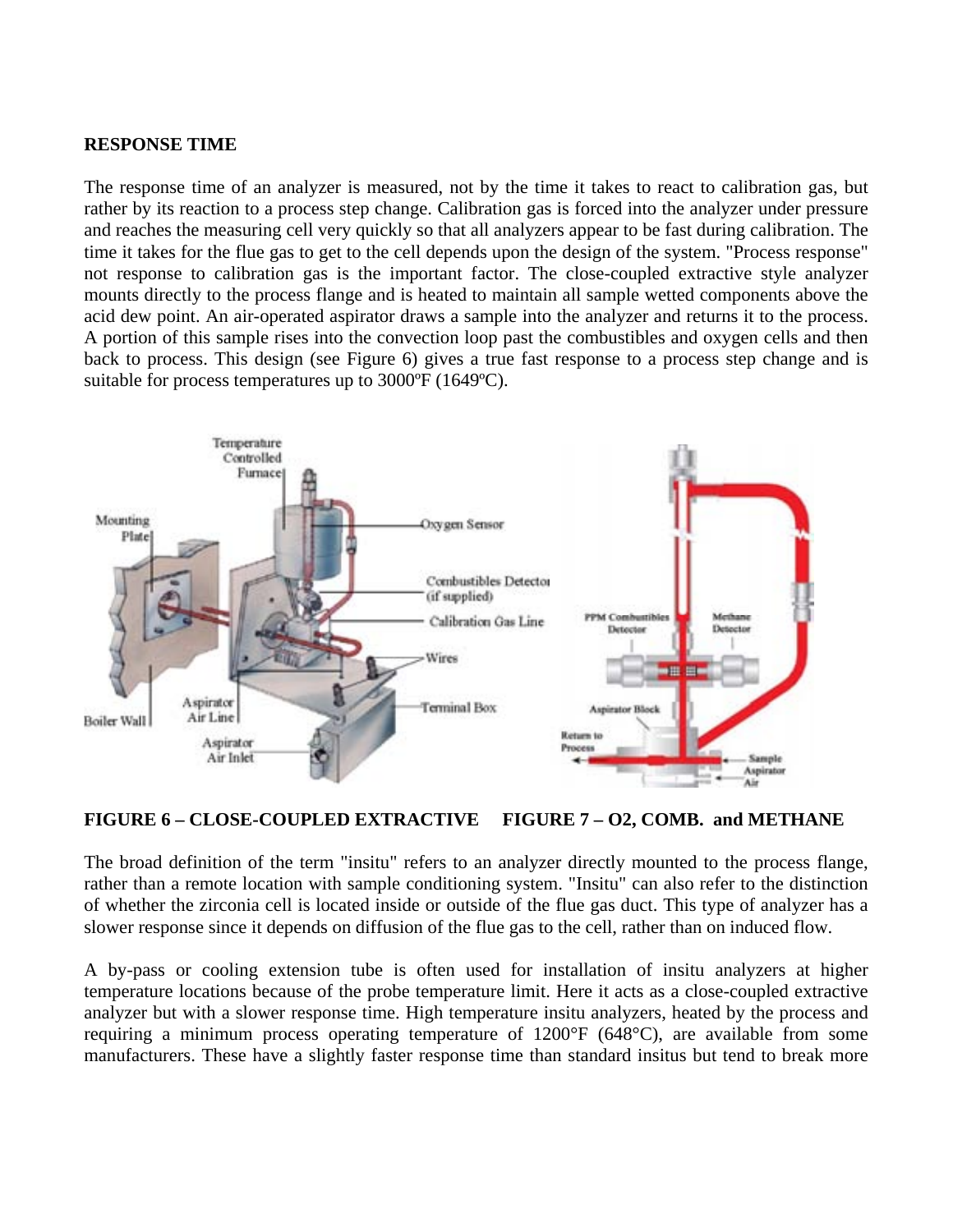easily and cannot generate any process information during heater start-up. Both process-heated and selfheated insitus can measure only oxygen.

## **LIMITATIONS OF INFRARED CO MEASUREMENT**

A CO specific measurement, while useful, is not sufficient for process heaters for a number of reasons.

1. The temperature limitations on infrared (IR) CO analyzers require installation after the convection section or in the stack. Improper burning or poor fuel quality can cause afterburning in the convection section which leads to convection tube bundle plugging and tube overheating. CO measurement after the convection section will not pick this up.

2. The response time of a CO analyzer on a sampling system is too slow.

3. Refinery fuel gases and other fuels used for process heaters have a highly variable composition. Products of incomplete combustion of these fuels include components other than CO, such as aldehydes and hydrocarbons, which are not detected by CO specific devices<sup>6</sup>.

## **FUEL GAS DETECTION AND BURNER MONITORING DURING START-UP**

An integral methane detector will detect any natural gas or other fuels which have leaked into the firebox and could cause an explosion during the purge and lightoff cycle. The catalytic methane detector runs hot enough to oxidize CH4, which does not react on a standard combustible detector, but cannot measure at ppm levels. The methane detector gives additional peace of mind when heaters or boilers are frequently started up, but is of limited use in situations where the heater runs continuously. The methane output from a combination  $O_2$ , combustibles and methane analyzer is used only during the purge and lightoff cycle (see Figure 7). Once the burner is lit, the oxygen and ppm combustibles measurements provide the information needed during completion of safe start up and for efficient operation.

## **USING OXYGEN AND PPM COMBUSTIBLES**

## **SUGGESTED MANUAL TRIM OF A FIRED HEATER**

1. Adjust primary air on the burner for proper flame height and color at the operating fuel gas pressure.

2. Adjust the stack damper to the recommended - 0.1" wc draft at the entrance to the convection section, with secondary air registers open.

3. Trim the secondary air registers to the lowest excess oxygen level up to, but not exceeding, the PPM combustibles operational limit as dictated by plant personnel or experience.

4. Readjust stack damper and secondary air registers as necessary to maintain convection section draft and minimal radiant section oxygen with a safe level of combustibles.

5. Set up the heater using oxygen and combustibles. The heater is now controlled on oxygen, and the combustibles detector is used to watch for process upsets and burner performance over time. This is the window into the process.

6. A 100 ppm combustibles level can achieve maximum fuel efficiency as well as minimizing emissions, without sacrificing safety.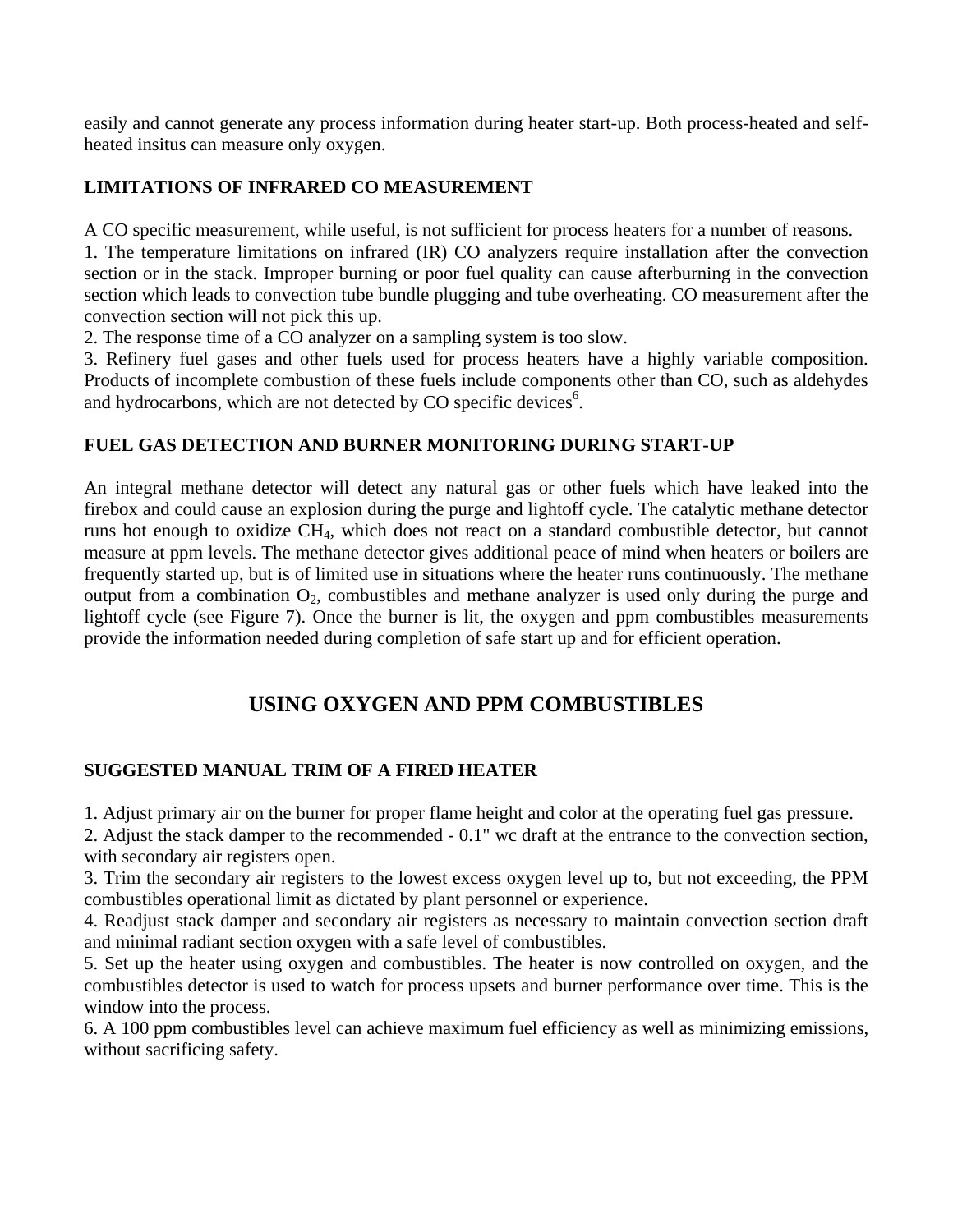A series of tests were performed on several heaters in a refinery in 2000 to determine the optimum set point and the cost savings that can be achieved by monitoring  $O_2$  and combustibles. The following parameters were monitored during the air-to-fuel ratio step testing exercise for each heater: Excess Oxygen (O2), Carbon Monoxide (CO), Nitric Oxide (NO), Excess Air, Process Heater Duty (firing rate) and Stack Temperature

The refinery provided the following economic data concerning fuel cost used in the calculations.

- Refinery Fuel Gas Lower Heating Value (Lhv) = 900BTU/million standard cubic feet (Mscf)
- Refinery Fuel Gas  $cost = $2.25/Million BTU ($2.025/Mscf)$

### **TESTING PROCEDURE**

The air-to-fuel ratio step testing was carried out in the following manner:

1. The as found values for the process heater duty, stack temperature and normal % $O<sub>2</sub>$  set point were

recorded from the DCS. The maximum heater duty was also obtained from the control room operator.

2. For balanced draft heaters, the air supplied to the process heater burners was reduced by either dropping the  $O_2$  set point for the forced draft damper controller in small increments or by placing the FD fan controller in manual and reducing the output to the FD fan damper in small increments. This was performed while maintaining a constant firing rate (heater duty). For natural draft heaters, closing the burner registers in small increments reduced the air supplied to the process heater while maintaining constant firing rate.

3.The O2, CO and NO (nitric oxide) levels were monitored to record the optimum control point that would safely provide the maximum efficiency gain

4.The stack temperature was recorded, and the heater duty and product temperature were also monitored to make sure that they did not change by an appreciable amount during the testing.

## **EXAMPLE OF SITE TEST RESULTS (May 2000)**

### **Balanced Draft Cylindrical Process Heater (Crude Heater)**

|                                                | As found values                           | Optimum achieved                     |
|------------------------------------------------|-------------------------------------------|--------------------------------------|
| Time                                           | 09:00:00 5/10/2000                        | 09:44:10 5/10/2000                   |
| Excess $O2$                                    | $2.8\%$ O <sub>2</sub>                    | $2.00\%$ O <sub>2</sub>              |
| CO                                             | 0 PPM CO                                  | 13 PPM CO                            |
| <b>NO</b>                                      | <b>50 PPM NO</b>                          | 41 PPM NO                            |
| Stack Temperature (after air heater)           | $316 \text{°F}$ (XXX °C)                  | $310 \text{ °F}$ (XXX $\text{ °C}$ ) |
| Efficiency <sup>6</sup> (Based on Natural Gas) | 84.4%                                     | 84.8%                                |
| <b>Maximum Duty</b>                            | 250 MMBTU/HR                              | 250 MMBTU/HR                         |
| Duty                                           | 216 MMBTU/HR                              | 216 MMBTU/HR                         |
| Firing rate                                    | 86.4%                                     | 86.4%                                |
| <b>Fuel Cost</b>                               | \$2.025/Mscf                              | \$2.025/Mscf                         |
| <b>Operation</b> (Availability)                | 24 hours per day, 365 days/year           |                                      |
| Annual Fuel (refinery fuel gas)                | 2,102,400,000 ft <sup>3</sup>             | 2,093,990,400 ft <sup>3</sup>        |
| Annual Fuel Cost (refinery fuel gas)           | \$4,257,360                               | \$4,240,330                          |
| <b>NO</b> Reduction                            | 9 PPM = $[1-(41)$ PPM/50 PPM)]*100% = 18% |                                      |
| Annual refinery fuel gas cost savings          | $$17,029$ (calculated on 2000 prices)     |                                      |